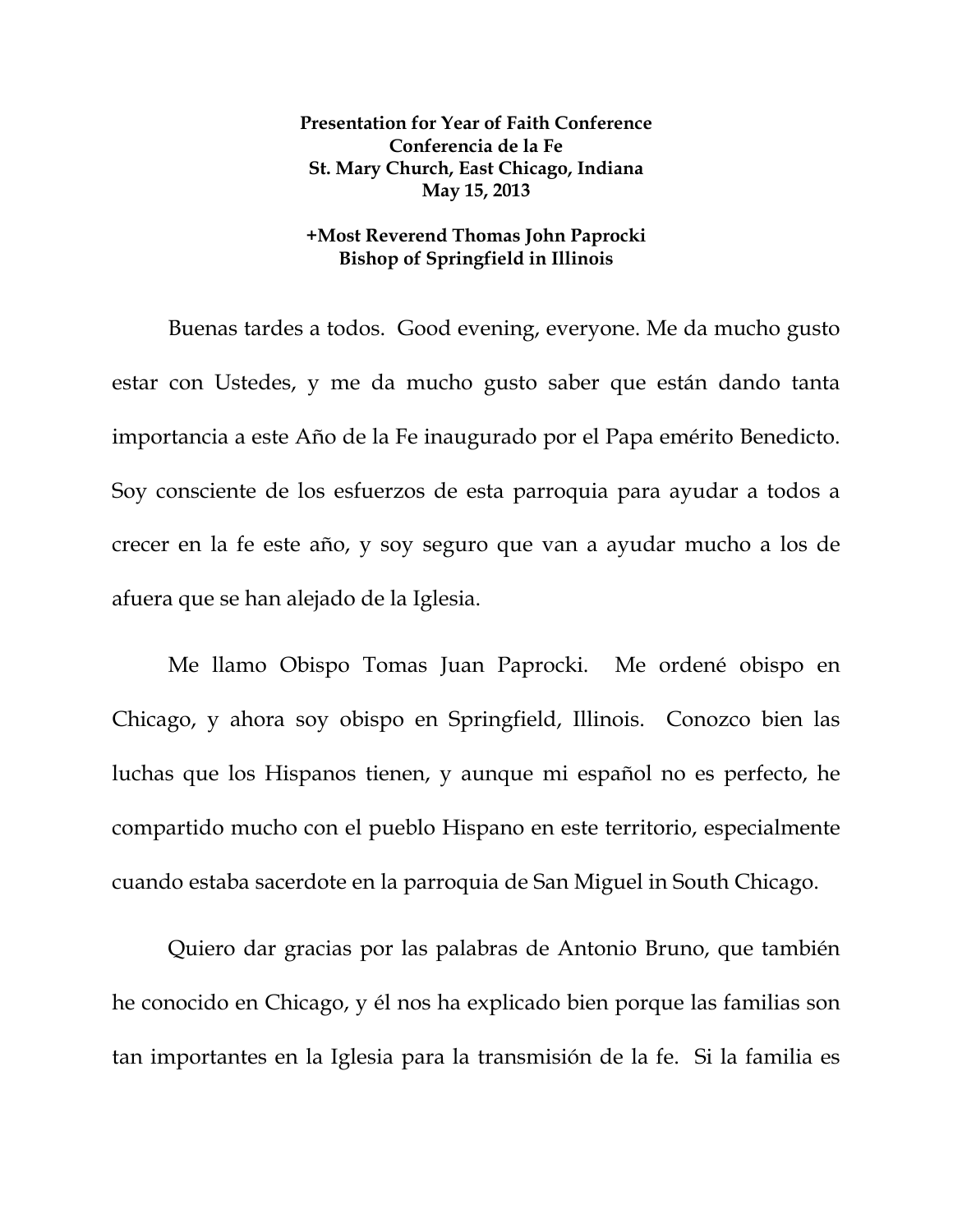sana, la Iglesia es sana. Por medio de la familia, la Iglesia crece en la fe y crece en número también.

 Ahora yo quiero hablar de como la Iglesia sirve a la familia para crecer en la fe y para transmitir la fe a sus hijos y a los demás. Primero, quiero compartir algunas ideas en Ingles para los que no entienden español.

*I am Bishop Thomas John Paprocki. I was ordained in Chicago and now I am Bishop of Springfield in Illinois. My first assignment as a priest was at St. Michael Church in South Chicago, so it is good to be back in this area.* 

*We have just heard the words of Jesus after the Resurrection to St. Peter: "Feed my lambs, feed my sheep." We could say that these words apply to the Pope and all of the pastors and priests of the Church—Jesus is the good shepherd who guides the Church today, and he asks all of the pastors of the Church to continue his mission of taking care of God's children leading them, guiding them to heaven.* 

*Like a shepherd, and we could say like a mother watching over her children, the Church wants to take care of families. We heard in the*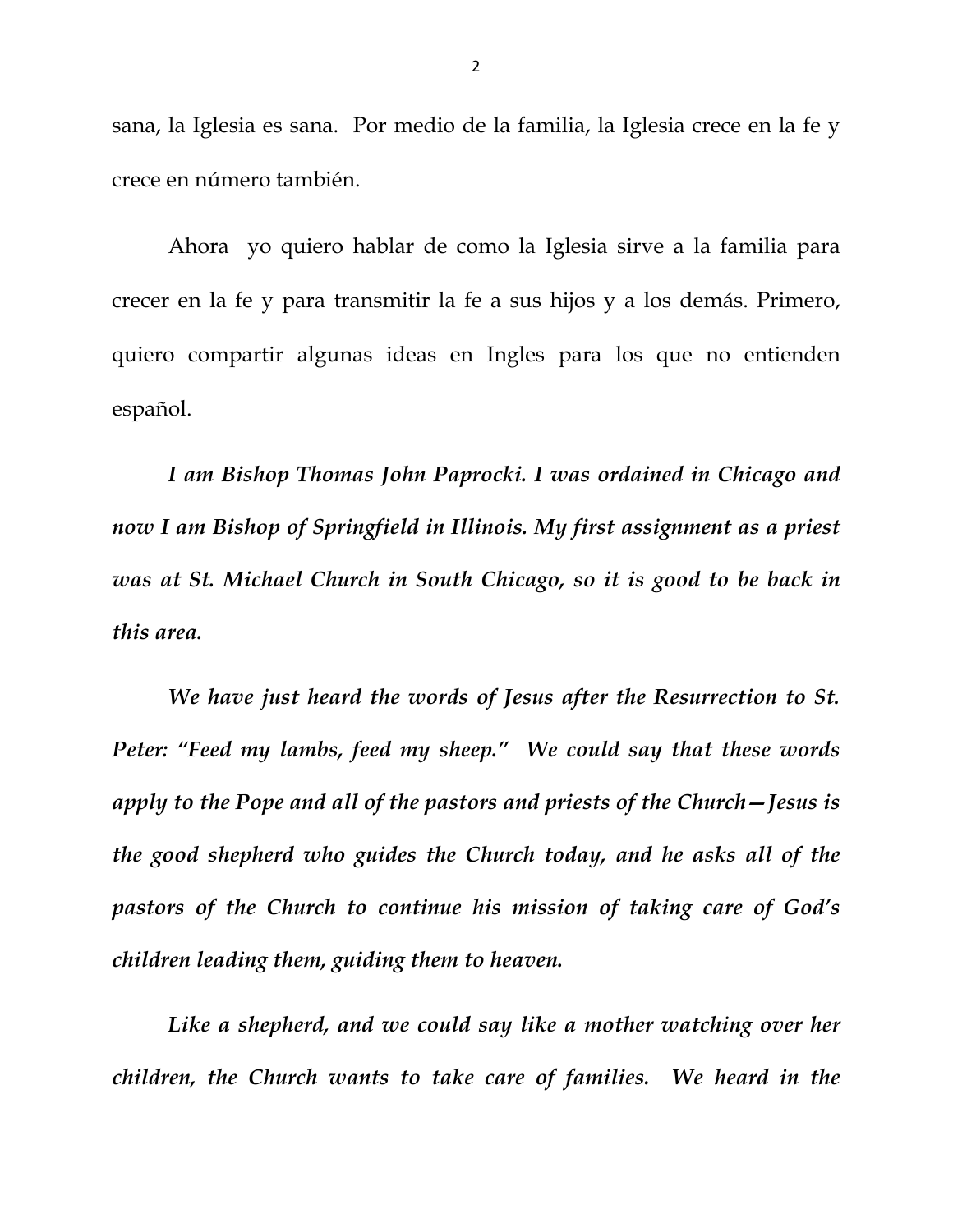*catechesis that Antonio gave after the first reading that the family is the cell, the center of the Church, and that the faith of the Church is transmitted to children in the family. It is the task of the Church and the Church's pastors to help parents in their task and to help families grow in the faith, bringing God to our world.* 

*It is the Church that gives birth to the family in the faith. As a mother, the Church's pastors bring children into the family of God through baptism. The Church takes special care that from the very beginning children have parents who are willing to nourish them in the faith and that they have sponsors that are good role models for the children as they grow in the faith. For this reason the Church insists that godparents be good examples of the faith, and that they are already baptized and confirmed, and living their faith by receiving the sacraments.* 

 En el Evangelio que leímos esta tarde, hemos escuchado a Jesús diciendo a San Pedro: "Apacienta a mis ovejas." Estas palabras se aplican al Papa y a todos los obispos y pastores de la Iglesia- Jesús es el Buen Pastor que guía la Iglesia hoy, y el pide a todos los pastores de la Iglesia para que sigan su misión de apacentar a los hijos de Dios, guiándolos al cielo.

3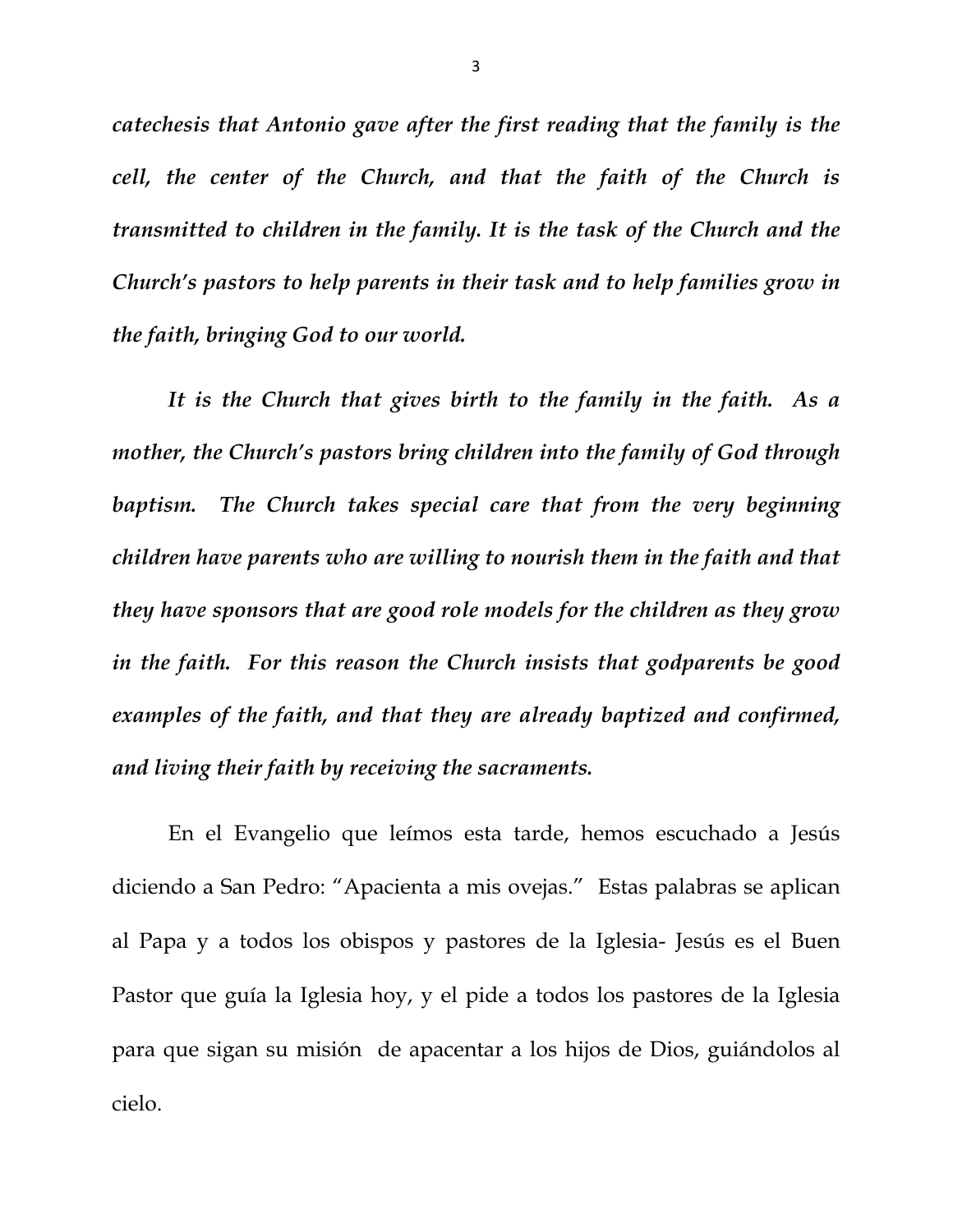Como un pastor, y podemos decir, como una madre proveyendo por sus hijos, la Iglesia quiere proveer por sus familias. Escuchamos en el catechesis que Antonio nos dio después de la primera lectura que la familia es la célula, el centro de la Iglesia, y que la fe de la Iglesia se transmite a los hijos en la familia. Es la tarea de la Iglesia y de los pastores de la Iglesia para ayudar a los padres de familia en su tarea y para ayudar a las familias para crecer en la fe, llevando a Dios al mundo.

 Es la Iglesia que da a luz a la familia en la fe. Como madre, la Iglesia con sus pastores llevan nuevos hijos a la familia de la Iglesia por medio del bautismo. La Iglesia quiere asegurar que desde el inicio los niños tengan padres dispuestos a alimentar a ellos en la fe y que tengan padrinos que son buenos modelos para los niños mientras crecen en la fe. Por esta razón, la Iglesia insiste que los padrinos sean buenos ejemplos de la fe vivida, ya bautizados y confirmados, viviendo su fe también recibiendo los sacramentos.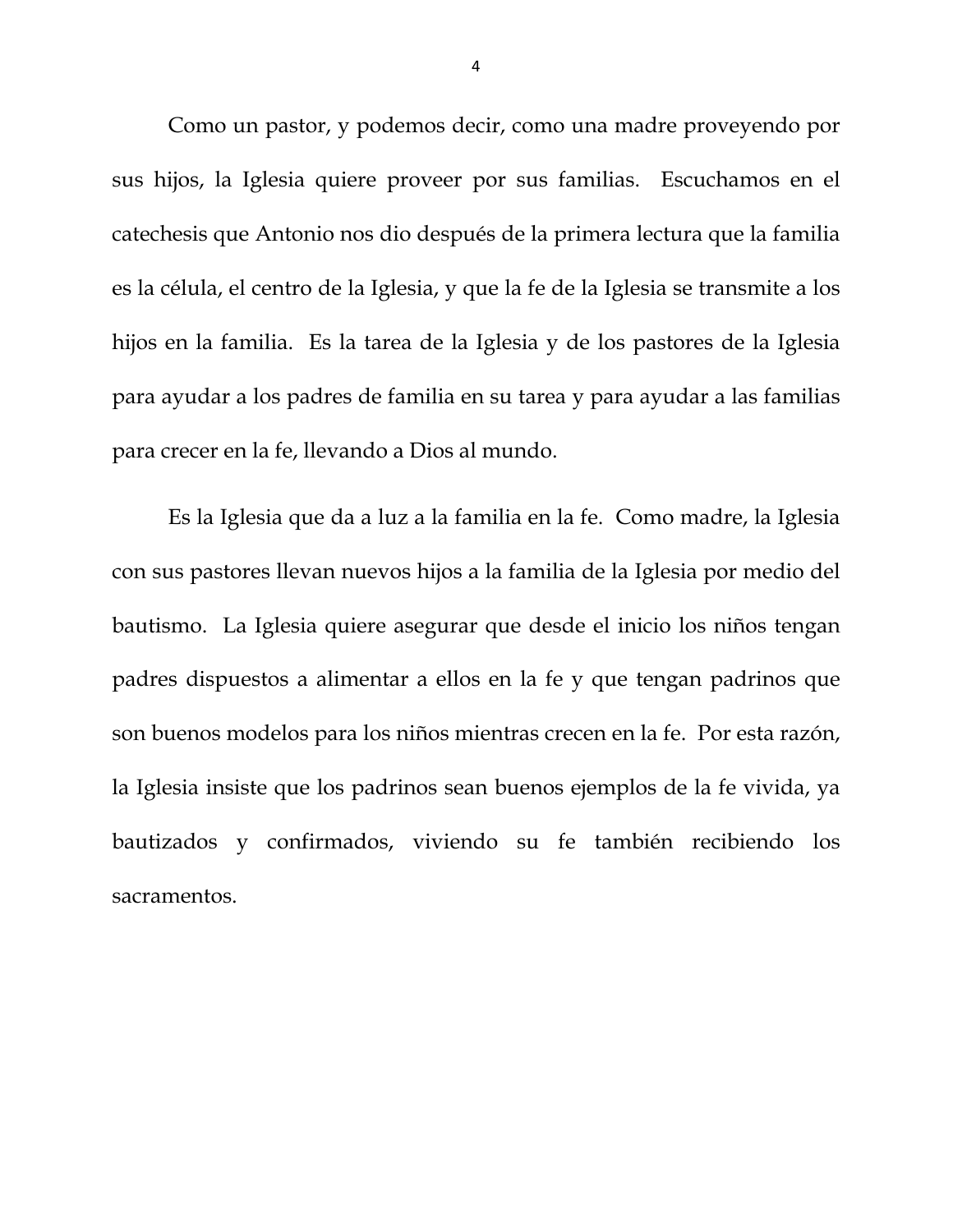*How does the Church care for families? How do the Church's pastors guide families in the faith? First of all, and most importantly, it is the Church, like a good mother, who feeds the family. The Church feeds the family with the Word of God and with the Eucharist, the Body and Blood of Christ. The Church as Mother gathers families together, especially on Sunday, but also on many other occasions, to hear the Scriptures, the Word of God proclaimed. We receive spiritual food from the scriptures, the readings at Holy Mass and the preaching of our pastors.* 

 *The Church also feeds us with the Body and Blood of Christ in the Eucharist. When we receive the Body and Blood of Christ in Holy Communion, we become united as one family in the Church. We become a family of families, one Body of Christ. The Word, the Eucharist—these are the greatest gifts the Church offers to families.* 

¿Como cuida la Iglesia a las familias? ¿Como guían a las familias en la fe los pastores de la Iglesia? Primero, y sobre todo, es la Iglesia, como Madre, que nutre la familia. La Iglesia alimenta a la familia con la Palabra de Dios y con la Eucaristía, el Cuerpo y Sangre de Cristo. La Iglesia como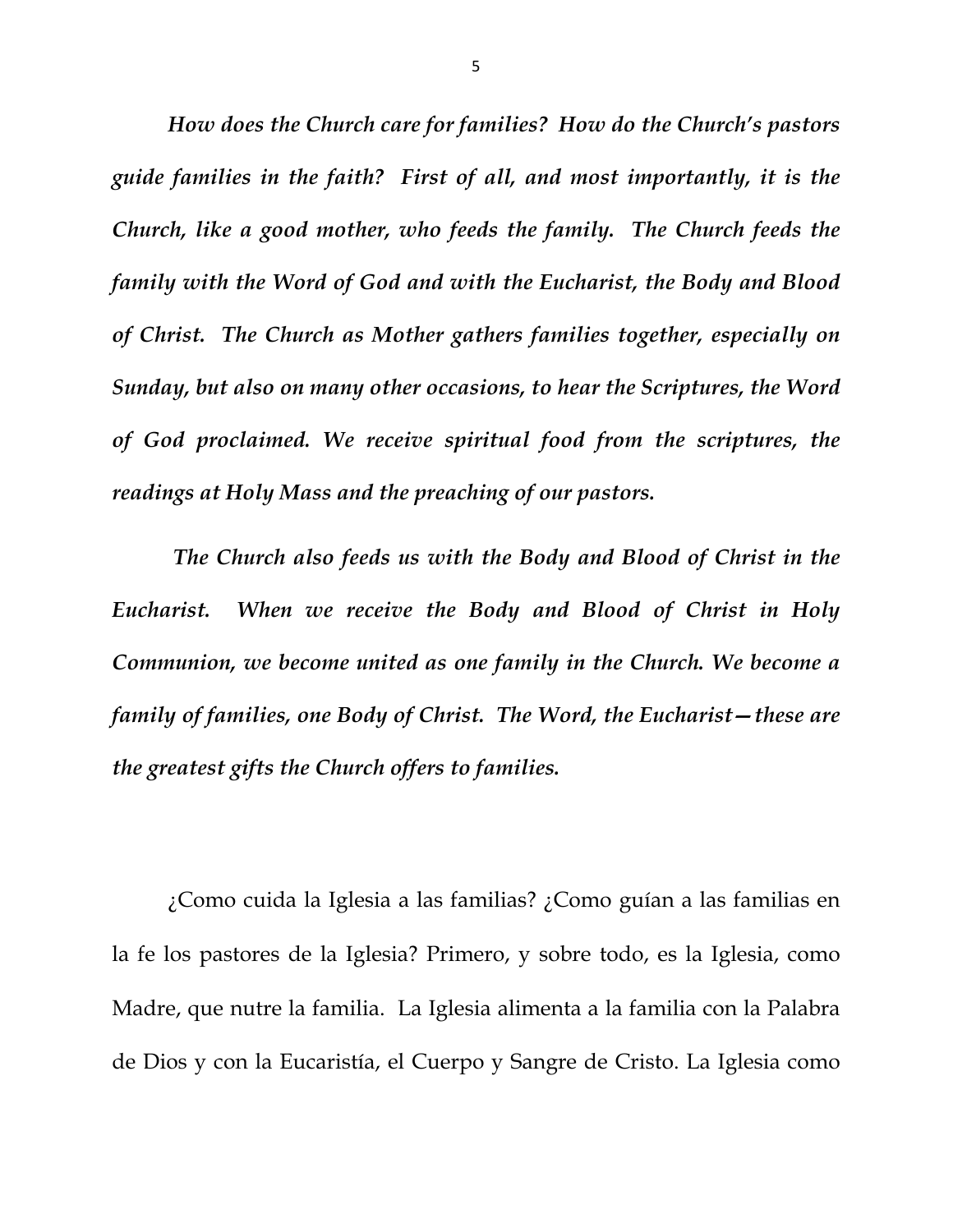Madre reúne a las familias, especialmente en el Domingo, pero también en otras ocasiones, para escuchar a las Escrituras, la Palabra de Dios proclamada. Recibimos alimento espiritual en las Escrituras, las lecturas en la Santa Misa y en la predicación de los pastores.

 La Iglesia también nos alimenta con el Cuerpo y Sangre de Cristo en la Eucaristía. Cuando recibimos el Cuerpo y Sangre de Cristo en la Santa Comunión, estamos unidos como una familia en la Iglesia. Nos venimos a ser una "familia" de familias, un solo Cuerpo de Cristo. La Palabra, la Eucaristía—esta son los más grandes dones que la Iglesia ofrece a las familias.

*The Church also nourishes families in the faith through the other sacraments, in a special way through the Sacrament of Reconciliation, in Confession. It is in Confession where Jesus comes to heal our wounds and reconciles us to God and one another. Confession of family members is the secret to peace and harmony in the family.* 

 *In speaking about the sacraments, let us not forget that it is the Church that prepares couples for marriage, and it is the Church, then, that*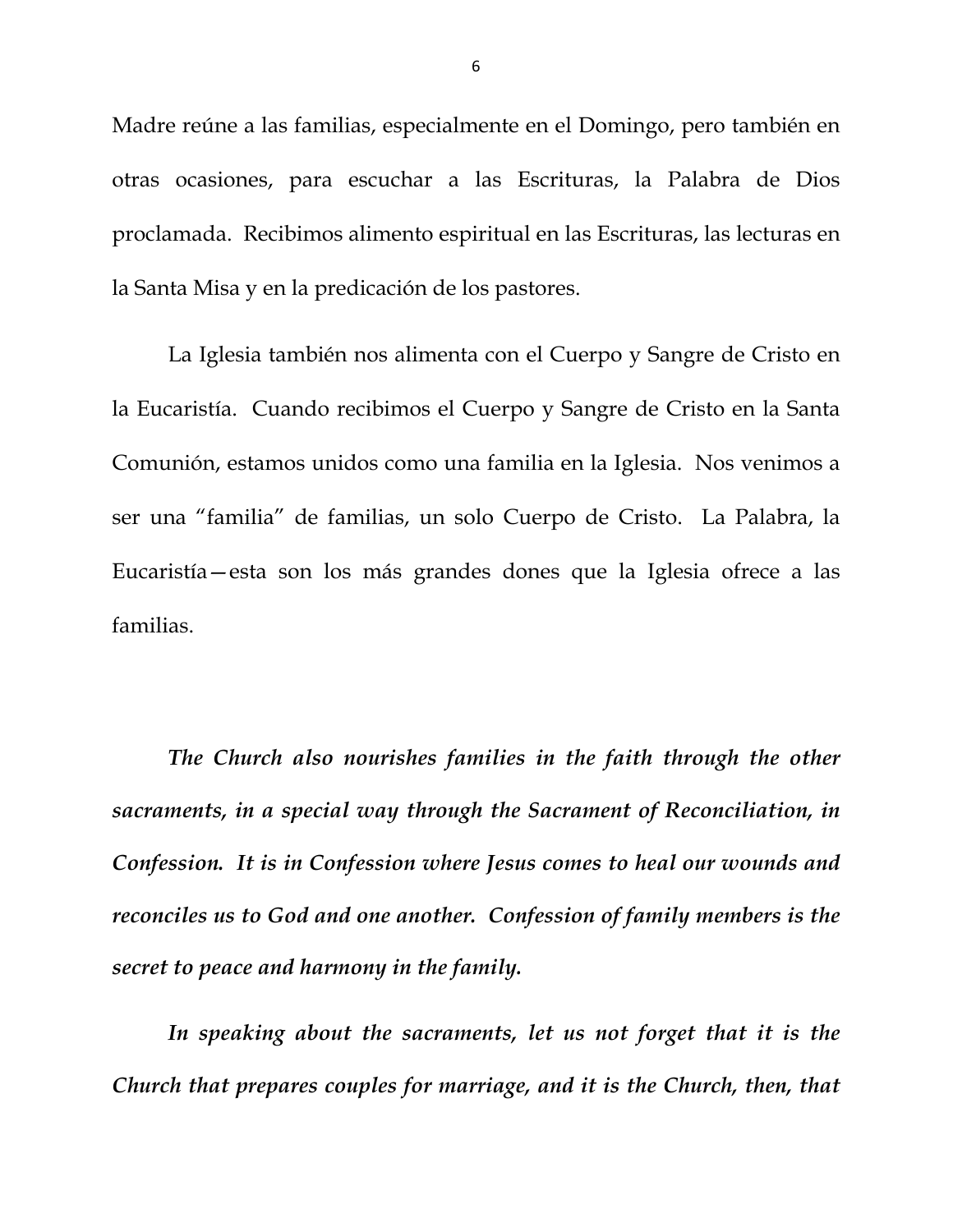*helps new families to be born in the faith. In reality, the Church is present at every moment of a family's journey. It is the Church that prepares children for Confirmation, the gift of the Holy Spirit. It is the Church that comforts families in their struggles, especially in the struggles of sickness, where the Church steps in to provide healing and strength in the Sacrament of the Anointing of the Sick. It is the Church that accompanies a family in the passing of one of the members of the family, entrusting him or her to God and preparing through the Funeral celebration the journey of a soul to heaven.* 

 La Iglesia cuida de las familias en la fe por medio de todos los sacramentos, pero en un modo especial por el Sacramento de la Reconciliación, la Confesión. En la Confesión Jesús viene a sanar nuestras heridas y nos reconcilia con Dios y los demás. ¡Que importante es la Confesión para las familias! En la Confesión nuestras propias heridas están sanadas, pero también, como el pecado, cualquier pecado hace daño a mis hermanos en la Iglesia, vemos como la Confesión puede restaurar la paz en las familias. Los padres y los hermanos en la familia están reconciliados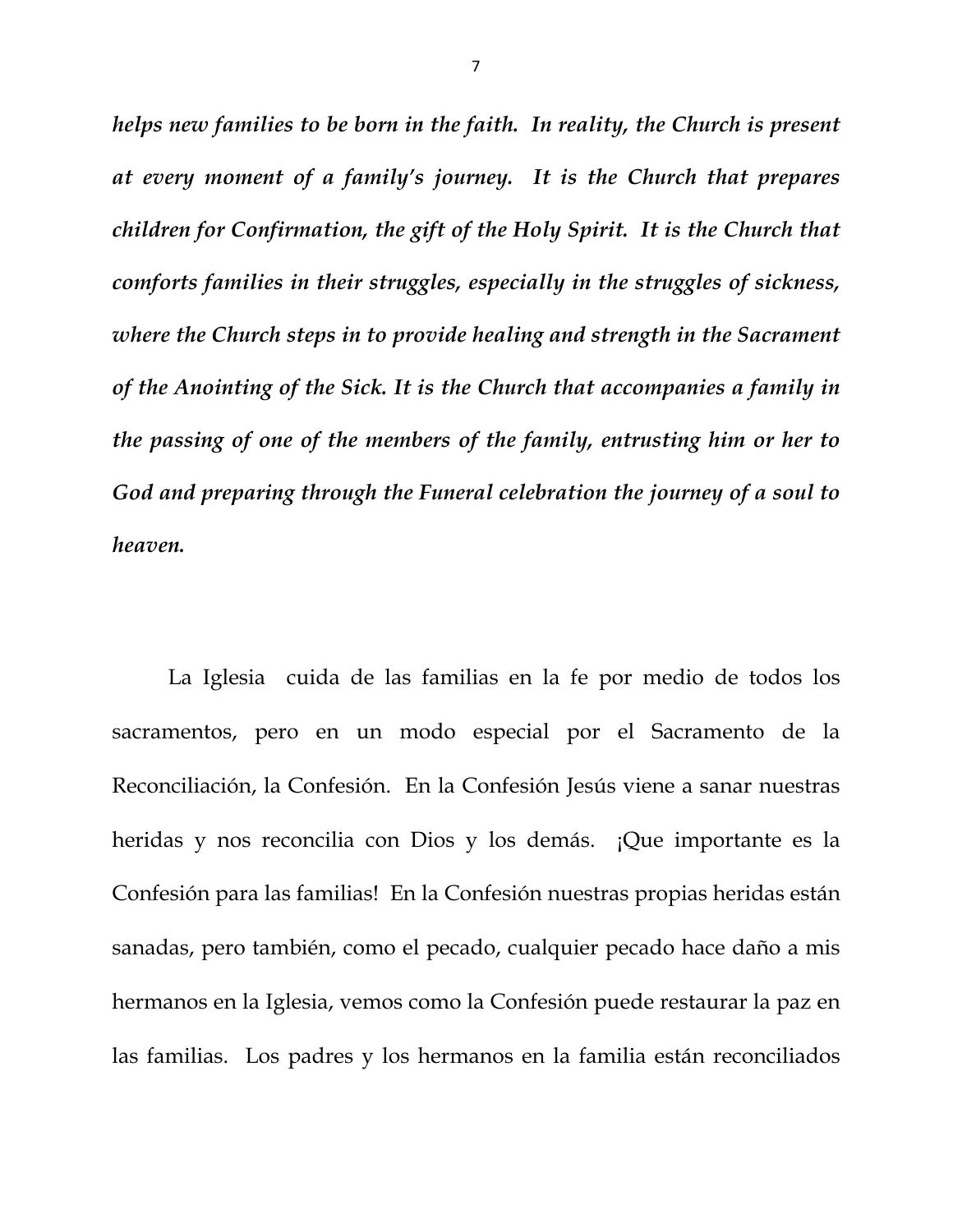unos con otros y se ofrece oportunidades para comenzar de nuevo. Qué bueno es, aunque no siempre es posible, cuando las familias vienen juntas para confesar en un momento apropiado.

 Hablando de los sacramentos, que no olvidemos que es la Iglesia que prepara a las parejas para matrimonio, y es la Iglesia entonces que toma parte para que nazcan nuevas familias en la fe. En realidad, la Iglesia está presente en todos los pasos del camino de una familia. Es la Iglesia que prepara los niños para la Confirmación, el don del Espíritu Santo. Es la Iglesia que ofrece consuelo a las familias en sus luchas, especialmente en las luchas de la enfermedad, donde la Iglesia entra para proveer sanación y fortaleza en el Sacramento de la Unción de los Enfermos. Es la Iglesia que acompaña a la familia con la muerte de un miembro de la familia, encomiendo al difunto a Dios y preparando el camino de un alma al cielo en la celebración del Funeral.

*The Church is Mother for families. She is also "Teacher". Through preaching and catechesis, the Church's pastors help families to grow in their knowledge of the faith. This is done in many ways. The Church has*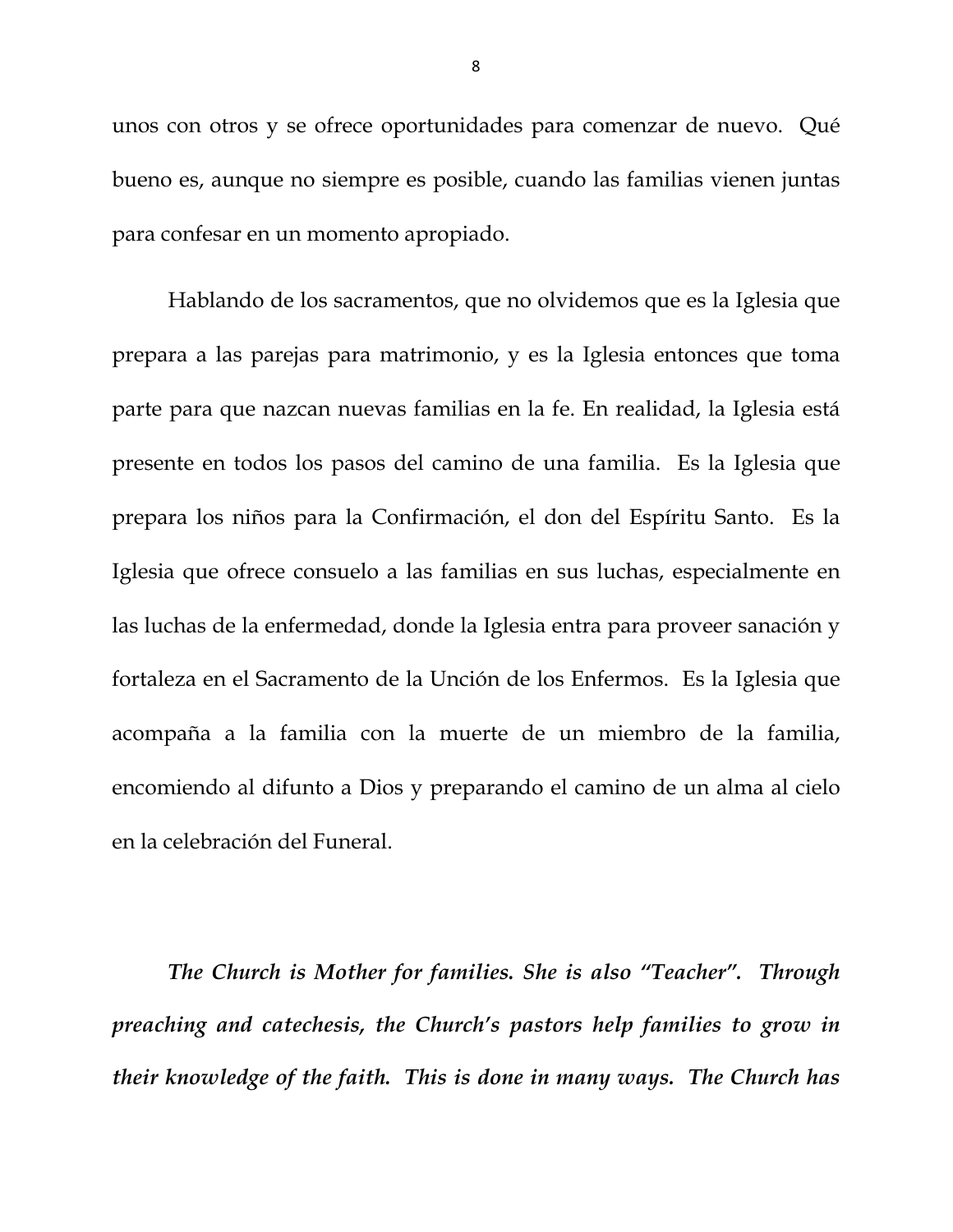*always sought to provide catechists, teachers for parents to help them in their role as teachers in the faith. The Church also provides catechists for the children themselves, not forgetting that there is no replacement for the role of parents to teach their children in the faith and guide them in prayer.* 

*The Church also teaches us how to pray. The pastors of the Church provide different forms of teaching and different opportunities to pray together so that families might learn to pray within the home. Remember that the home is a little church, and there is no church if there is no praying in the home.* 

 La Iglesia es "Madre" para familias. Y ella también es Maestra. Por la predicación y catechesis, los pastores de la Iglesia ayuda a las familias para crezcan en la conocencia de la fe. La Iglesia hace esto en varias maneras. La Iglesia siempre busca y forma catechistas, maestros para los padres para ayudarles en su misión de ensenar a sus hijos en la fe. La Iglesia también provee catechistas para los niños mismos olvidando que nada es igual a los padres ensenando a sus hijos en la fe y guiando a ellos en oración.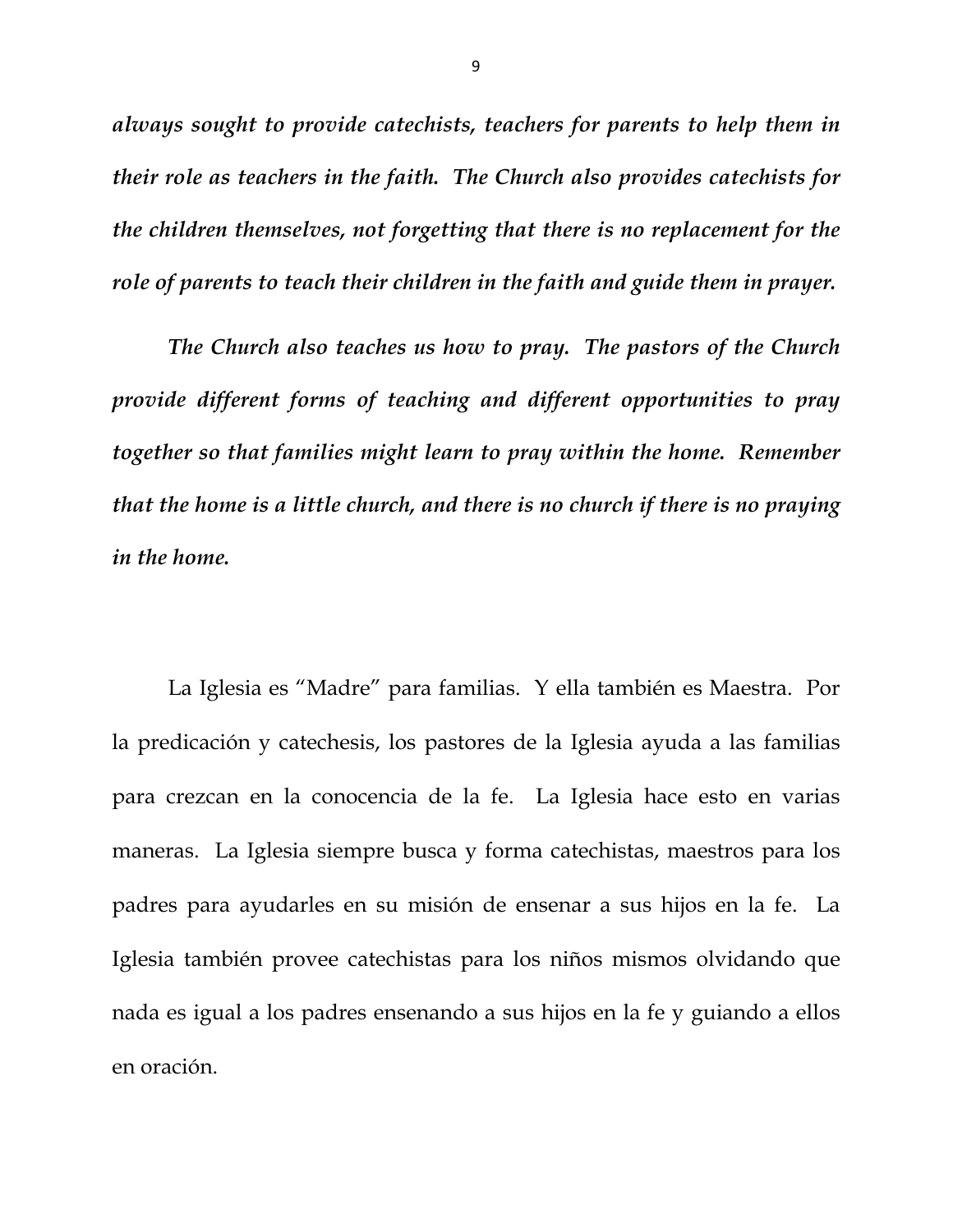La Iglesia también nos ensena a orar. Los pastores de la Iglesia ofrece varios medios y varias oportunidades para que las familias oren juntas, así para que aprendan rezar en la casa. Recuerden que la casa es una pequeña iglesia, y no hay iglesia si no hay oración en la casa.

*For my last point, I would like to explain how the Church brings families together into one family, helping all families to learn how to live like the first Christian communities after Pentecost, helping one another, sharing with one another, making sure that no one is felt isolated from their brothers and sisters in the faith. This takes place especially in the parish, which Blessed John Paul II liked to call a "community of communities." We could say a "family of families". The pastor has an important role to play in this, helping families to come together in communities, and guiding them. It is in these communities where families are nourished in prayer, educated in the faith, and where charity is practiced and learned.*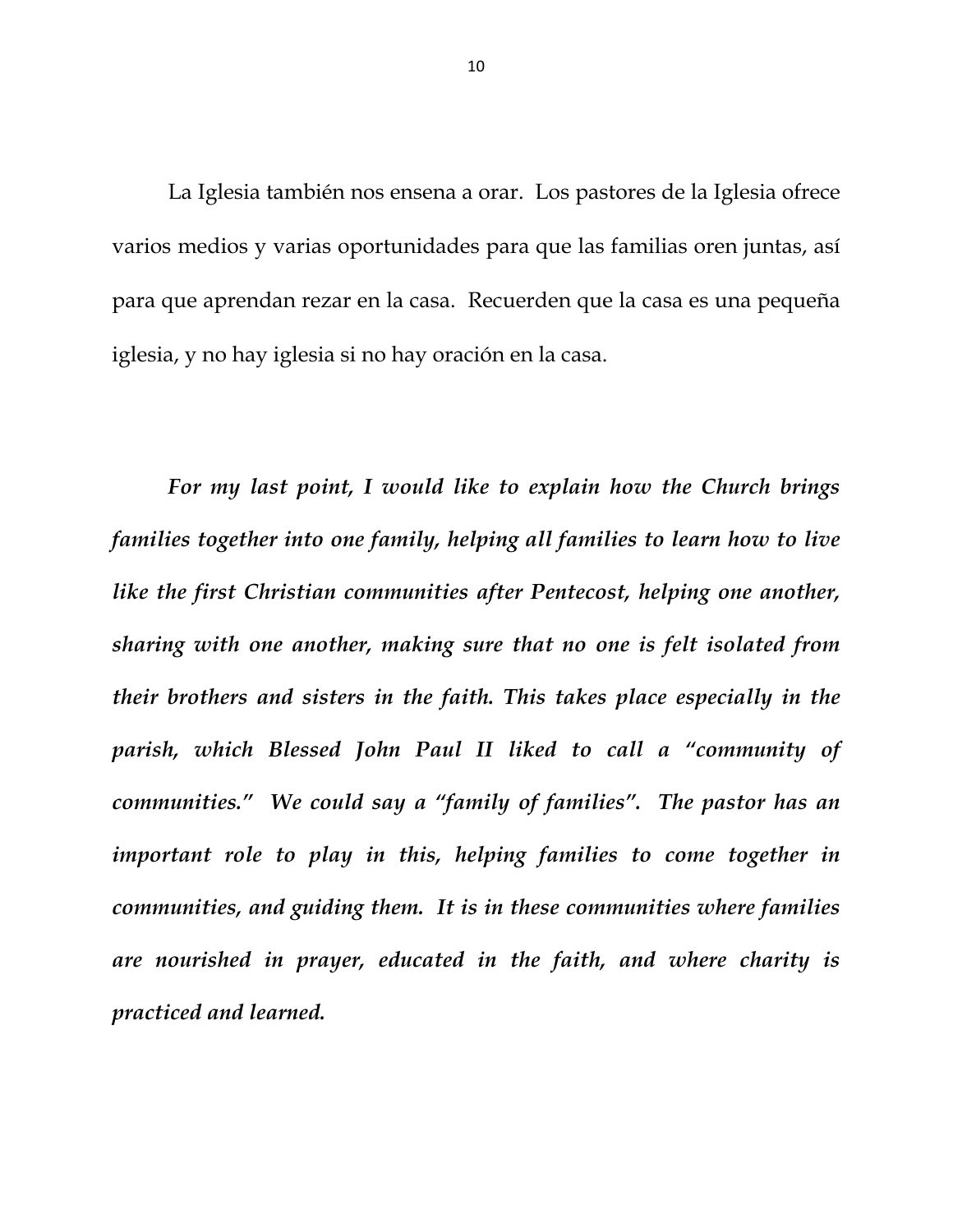Para mi último punto, quiero explicar cono la Iglesia reúne a las familias para ser una sola familia, ayudando a todas las familias para que vivan como las primeras comunidades Cristianas después de Pentecostés, ayudando unos a otros, compartiendo unos con otros, asegurando que nadie se sienta aislado de sus hermanos en la fe. Esto sucede especialmente en la parroquia, que el Beato Juan Pablo Segundo le gusto decir es una "comunidad de comunidades". Podemos decir que la parroquia es y debe ser una familia de familias. El párroco tiene un papel importante en esto, ayudando a las familias, para que reúnan en comunidades, y guiando estas comunidades. Allí en estas comunidades está el lugar donde se alimentan las familias en la oración, el conocimiento de su fe, y donde la caridad es vivida y aprendida.

 Debemos todos rezar para que crezcamos en la unidad y caridad unos con otros. Los pastores dependen de su rebaño, y el rebaño depende de su pastor. Ninguna familia debe aislarse de otra familia. Al contrario, deben extender la mano a otras familias.

 Habiendo dicho todo etas cosas bonitas, debemos recordar que nada de eso puede ser realidad si los padres unidos por el Sacramento de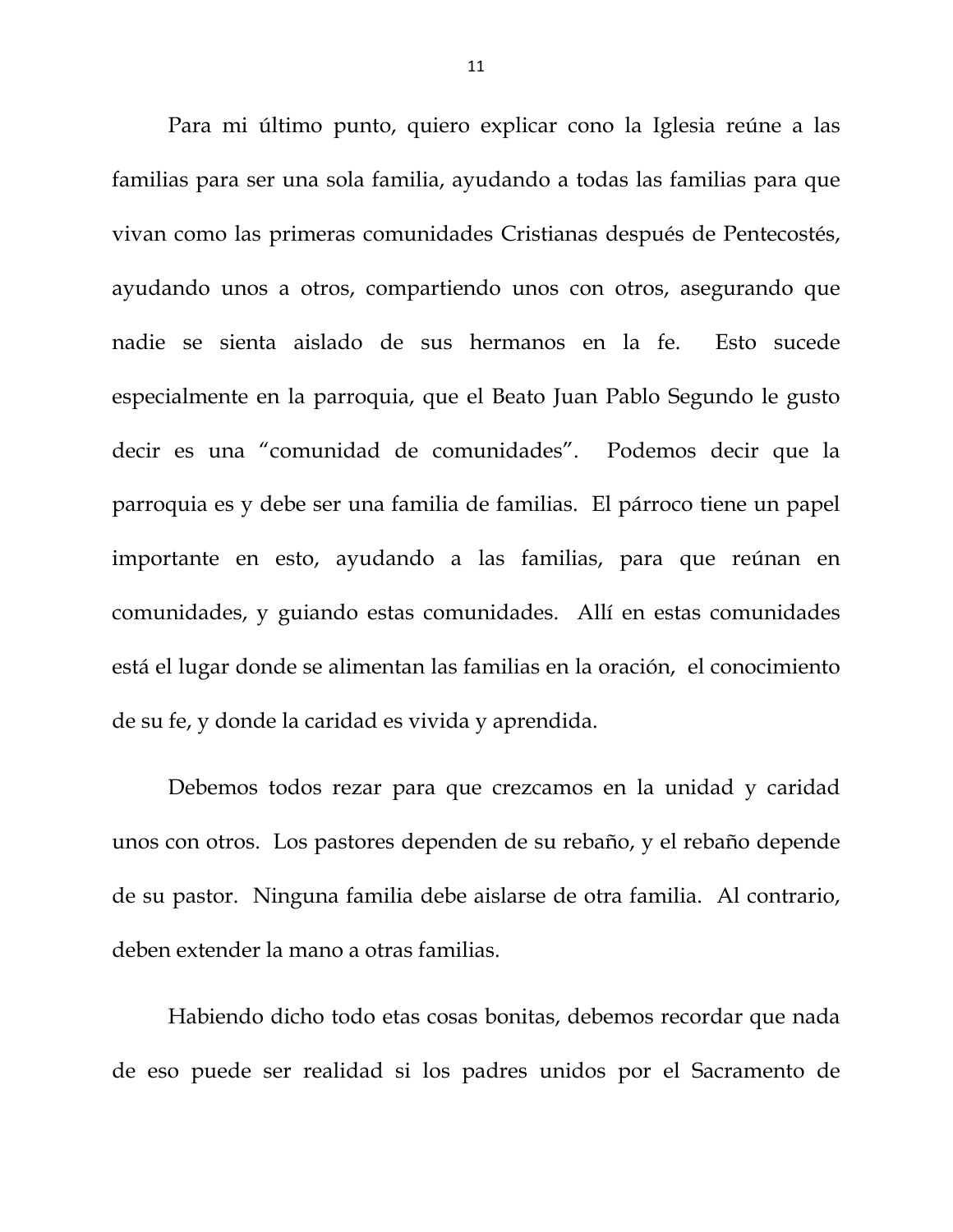Matrimonio no quieren cumplir con gozo su misión de transmitir la fe a sus hijos. Es la misión de los papas de presentar a sus hijos a la familia de la Iglesia. Toca a los papas de buscar ayuda y guía para cumplir bien su tarea como maestros de la fe. Y es la misión de toda la familia a extender la mano a otras familias, a reunir con ellas en la caridad, a compartir unos con otros las bendiciones que han recibido, especialmente la bendición de la fe.

 *Jesus, Mary and Joseph, Holy Family of Nazareth, pray for us. Help this parish community of St. Mary to be a light for all families, that the faith and hope we have received may renew the lives of all families in our world today.* 

La Iglesia nació en la Sagrada Familia de Jesús, María y José. De esta familia salió la Luz de la fe. Que pidamos que todos puedan vivir como la Sagrada Familia, y vivir con la Sagrada Familia. Que promovamos la oración en nuestros hogares, como el Santo Rosario y otras formas de oración que acompañan a nosotros en los diferentes momentos del día. Que busquemos un modo de usar la oración de la Iglesia en nuestros